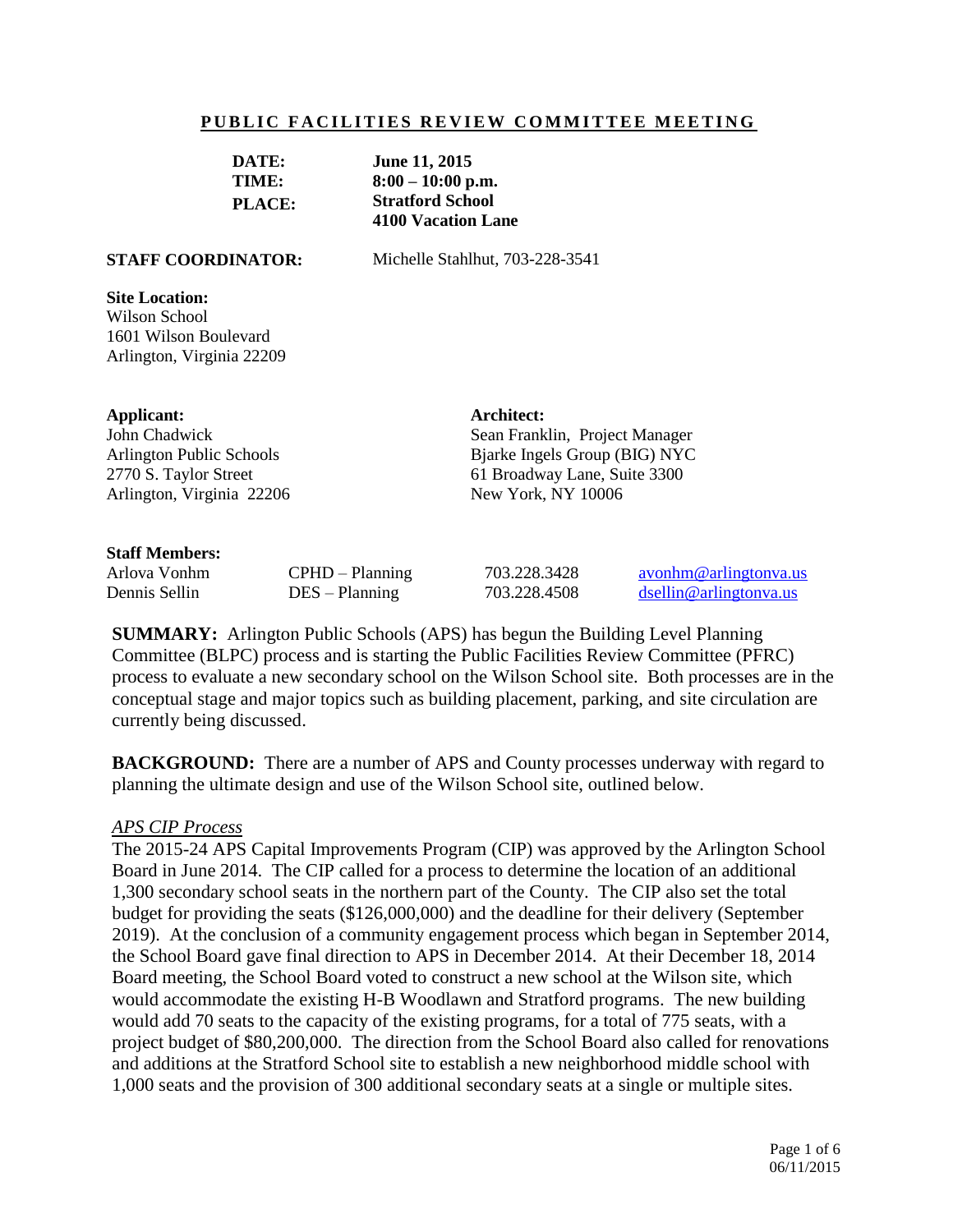# *WRAPS*

The Western Rosslyn Area Planning Study (WRAPS) is a County-led community planning process to create a future vision and Area Plan for the Western Rosslyn area, generally bordered by Key Boulevard and 18<sup>th</sup> Street North to the north, Wilson Boulevard to the south, North Quinn Street to the west, and the eastern property line of the 1555 Wilson Boulevard office building site to the east. The Wilson School site is located within the WRAPS study area as well as surrounding sites which include Fire Station #10, Rosslyn Highlands Park, an office building, retail uses, and affordable, multi-family apartments. As part of the WRAPS effort, a Working Group was established to work with County staff to review, refine, and identify a preliminary preferred site layout for a new school on the Wilson site, for subsequent review by the Public Facilities Review Committee (PFRC). Other goals for the WRAPS process include accommodating recreation and open space, a new fire station, and affordable housing.

County staff presented a preliminary concept plan with two alternatives for location of the new school to the County Board at a work session held on March 4, 2015. The County Board expressed general support for the proposed plan recommendations and directed staff to continue to examine alternative options for vehicular and service access to and through the site with the stated goal of creating a larger, contiguous open space. The County Board also agreed that the final site layout for the Wilson School site should be determined through the PFRC process. At a subsequent County Board work session on May 5, 2015, staff presented a more refined preferred concept plan as well as an analysis of additional design alternatives in response to the Board's previous guidance. Additional working group and public meetings are anticipated in May and June and the final framework plan is tentatively scheduled for review at the July 2015 County Board meeting.

The [WRAPS draft plan](http://arlingtonva.s3.amazonaws.com/wp-content/uploads/sites/31/2015/05/150522_WesternRosslynAreaPlan_v2.pdf) is currently available for public review and comment. The County Board will hear a request to advertise the plan for public hearings at its June meeting. With regard to the school site, the draft plan includes the following recommendations:

- A concept plan with two potential site and building layout options for the Wilson School building, to be located either along Wilson Boulevard or  $18<sup>th</sup>$  Street North;
- Staff commitment to study a potential alternative configuration of the adjacent Penzance office building to have an east-west orientation;
- Maximum building height of 175' for the school building;
- New, landscaped pedestrian connection located east of the school site to run north-south from Wilson Boulevard to 18<sup>th</sup> Street North;
- Open space areas to include school recreation space and a redeveloped Rosslyn Highlands Park along 18<sup>th</sup> Street North;
- School recreation space and other amenities to be provided both at ground level and above grade;
- School bus parking to occur along either N. Quinn Street or  $18<sup>th</sup>$  Street North; and
- Urban design guidelines that address building architecture, service, parking, and streetscape, and open space and recreation areas.

# *Historic District Designation*

On November 17, 2014, the Historic Preservation Program staff received a request for local historic district designation of the Wilson School from 12 Arlington residents. On February 17,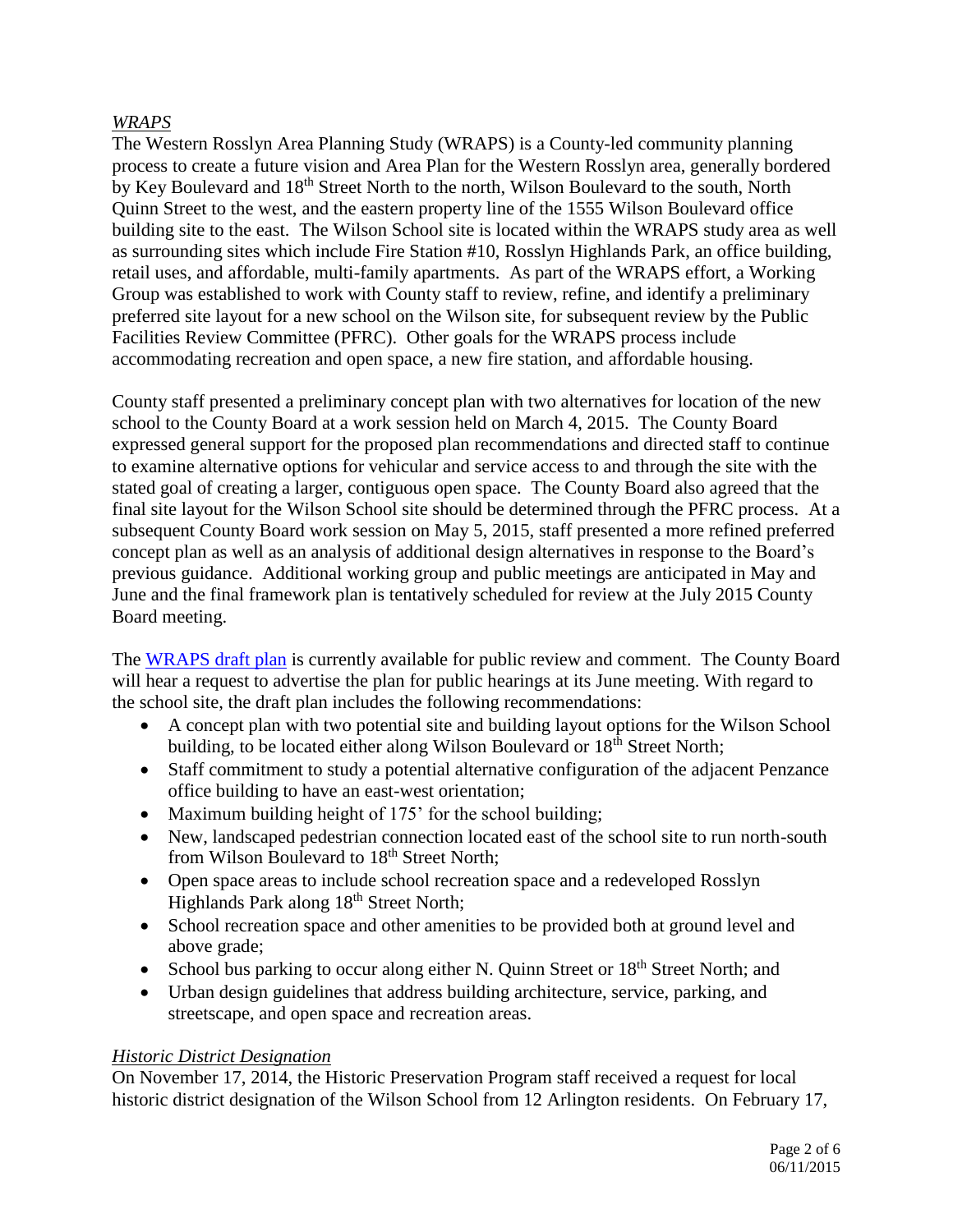2015, the School Board formally voted to object to the requested designation, citing concerns regarding the impacts on the amount of available open space, effective use of below grade buildable area, building egress and accessibility requirements for the 1910 section of the existing building, and the costs associated with restoration and rehabilitation. On February 18, 2015, after two separate public hearings on the request, the Historical Affairs and Landmark Review Board (HALRB) unanimously recommended the creation of a local historic district that would have included only the 1910 section of the Wilson School (the original Fort Myer Heights School) and its frontage on Wilson Boulevard. At its April 18, 2015 meeting, the County Board voted against designating any portion of the Wilson School as a local historic district. Instead, the Board directed the County Manager to have Historic Preservation Program staff and Arlington Public Schools (APS) staff collaborate with the HALRB to identify and incorporate ways to memorialize and commemorate the historical and community value of the Wilson School in the design of a new school facility on the existing site. To that end, a member of the HALRB has been asked to serve on the PFRC for this project.

## *County/APS Schools Review Process*

At a joint work session with the School Board held on April 10, 2015, the County Board endorsed a planning process for the Wilson School site. The APS planning process for the Wilson School site will incorporate the APS process, the Building Level Planning Committee (BLPC), and the County's Public Facilities Review Committee (PFRC), and requires them to work in tandem in designing the new school. The design process will include three (3) phases: a conceptual phase, a schematic phase, and a final phase during which a use permit for the project would be reviewed by the County Board.

The BLPC consists of APS staff, teachers, parents and PTA members, representation from community groups, and County staff.

The PFRC is a County Board-appointed committee consisting of representatives of the Planning Commission (one of which is designated by the County Board as Committee Chair) and several other commissions, APS representatives, and at-large members. It also includes project-specific members representing the North Rosslyn, Colonial Village III, and Radnor/Ft. Myer Heights Civic Associations, as well as the Atrium Condominium Association.

## **Site Characteristics:**

The following provides additional information about the site and surroundings:

Site: The site is bound on the north by  $18<sup>th</sup>$  Street North, on the south by Wilson Boulevard, on the east by Rosslyn Highlands Park and the Arlington County Fire Station #10, and on the west by an existing 7-11 retail store and N. Quinn Street.

Zoning: The site is zoned "S-3A" Special District. The purpose of the "S-3A" Special District is to encourage the retention of certain properties in a relatively undeveloped state. Land so designated may include publicly or privately owned properties which have distinct and unique site advantages or other features so as to make them desirable to retain as active or passive recreation (including but not limited to: parks, schools,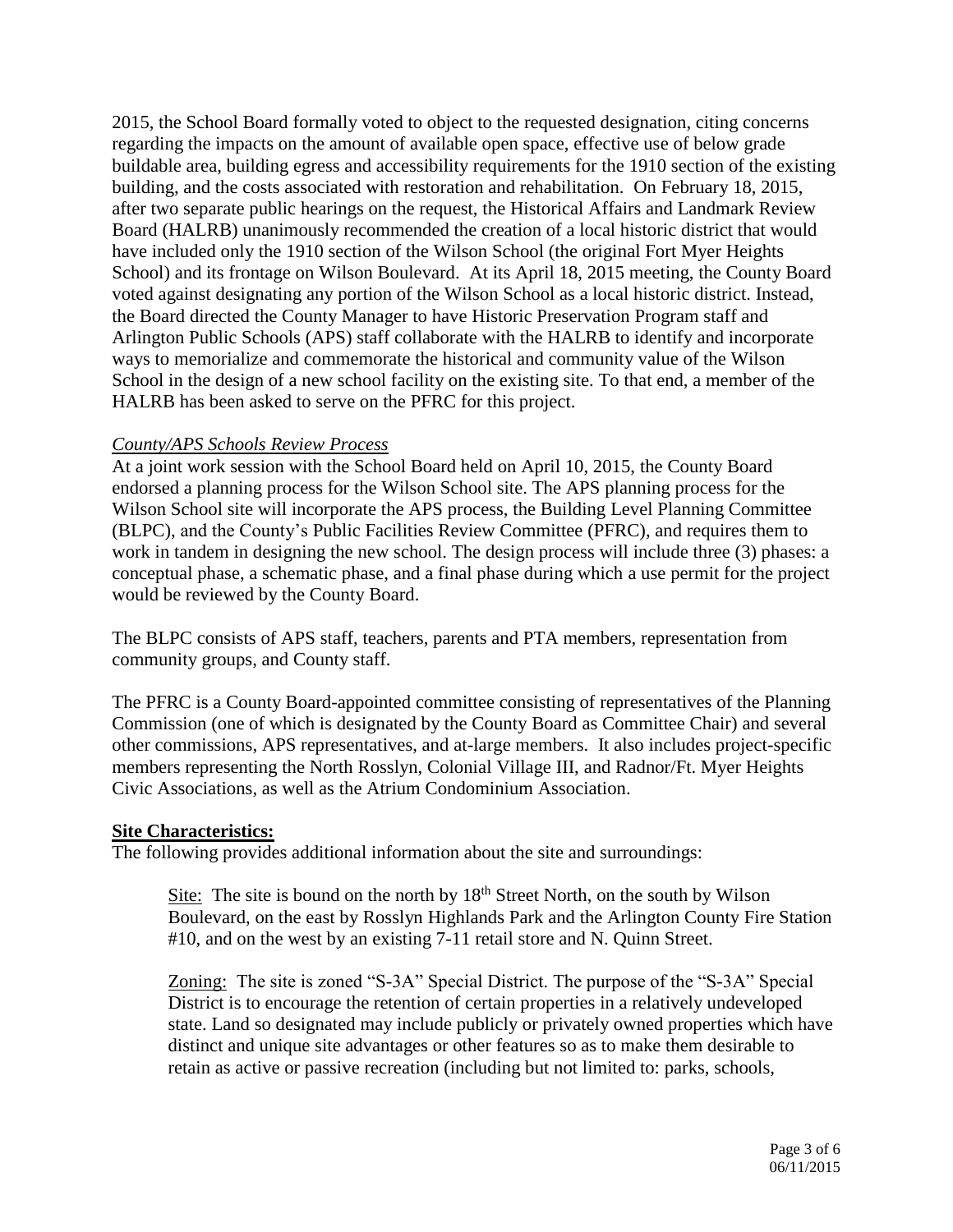pathways, and other public facilities). Schools are a permitted use by provision of a use permit subject to Section 4.15 of the Arlington County Zoning Ordinance (ACZO).

Land Use: The site is identified on the General Land Use Plan (GLUP) as "Public".

Neighborhood: The site is located within the North Rosslyn Citizens Association and is adjacent to the Colonial Village III Homeowners Association and Radnor/Ft. Myer Heights Civic Associations. The Atrium Condominiums are located adjacent to the school site to the north and will be represented on the PFRC.



*Source: Google Maps*

**DISCUSSION:** The new school planned for the Wilson site would be designed to accommodate the H.B. Woodlawn Secondary School, Stratford Program, ESOL/HILT and Aspergers Programs currently located at the Stratford site. The new school would also accommodate an expansion of these programs by 75 seats.

Principles of Civic Design/WRAPS Guiding Principles: The *[Principles of Civic Design in](http://commissions.arlingtonva.us/planning-commission/public-facilities-review-committee-pfrc/pfrc-principles-civic-design/)  [Arlington](http://commissions.arlingtonva.us/planning-commission/public-facilities-review-committee-pfrc/pfrc-principles-civic-design/)* were developed by the PFRC in 2008 and are intended to inform the design of civic facilities in Arlington, including buildings and other projects, to ensure they meet community goals for attractiveness, durability, and functionality. The principles reinforce and supplement existing County planning documents and policies, and are meant to promote compliance with certain basic principles, but not to inhibit creative design. The Principles will inform and guide the PFRC's discussion of the proposed addition with regard to civic values, site and orientation, building form, and building details and materials.

As mentioned previously, a larger planning process for this site and the surrounding area is already underway as part of the WRAPS initiative. Additional guiding principles (see attached) were developed by the WRAPS working group, which will be utilized as part of this and future processes tasked with designing and evaluating new development projects within the study area.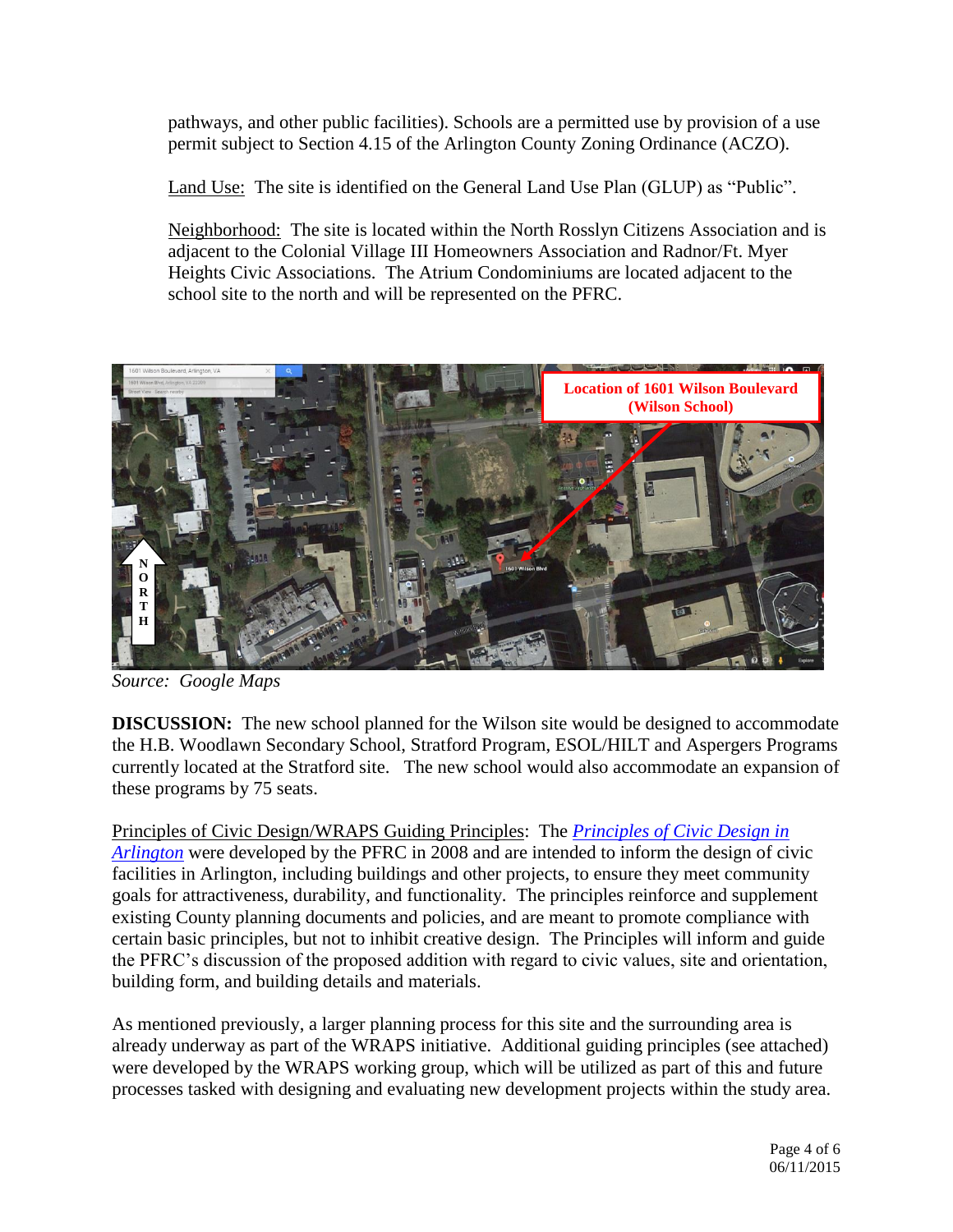These principles, or at least the portion that speak to issues relevant to this site, are meant to augment the existing Principles of Civic Design. It is anticipated that they will be adopted as part of the final small area plan in July.

Use Permit: The ACZO distinguishes between uses permitted "by-right" and uses allowed by "special exception." The use permit is one form of special exception, and is required for schools in the "S-3A" zoning district. The use permit offers a process for considering and approving such uses, subject to special conditions particular to the character of the use. Potential areas that may be addressed by conditions include but are not limited to: construction, transportation, environmental impacts, and recreational fields. After the BLPC and PFRC processes are complete, APS will file a use permit for the proposed school addition. Use permits are approved by the County Board.

# Community Process

# *Building Level Planning Committee*

The APS community process for the Wilson school site began on April 14, 2015 with the first BLPC meeting. The initial BLPC meeting included a presentation by APS on the CIP process as well as by the architect and associated design team. The second BLPC meeting was held on April 29, 2015. This meeting included a presentation on the preliminary findings of the transportation study and an interactive site analysis (group activity). At the third BLPC meeting, held on May 13, 2015, the applicant presented five preliminary design concepts for review and discussion. Each of concepts accommodated approximately the same amount of building area and could be located on either Wilson Boulevard or 18<sup>th</sup> Street North. At the fourth BLPC meeting on May 27, 2015, the applicant's design team presented further refinements to three of the previous design concepts. A majority of the BLPC members expressed support for locating the school building along Wilson Boulevard. In addition, committee members supported further reducing the number of design concepts to two of those proposed, the ziggurat and fanning bars options. A fifth BLPC meeting is scheduled for June 10, 2015. Presentations and meeting notes from each of the BLPC meetings can be viewed on the APS website for the Wilson project, located here: <http://www.apsva.us/Page/29273>

# *Public Facilities Review Committee*

The first PFRC meeting was held on May 14, 2015, which included an introduction to the process, APS design team, site characteristics, and BLPC process. The APS consultants also presented five (5) preliminary design concepts for the school building, listed as follows:

- 1. Fanning Bars
- 2. Terraced Courtyards
- 3. Stepped Terraces
- 4. Shifting Courtyards
- 5. Stacked Bars

A diagram of each concept, including how it could be placed in different locations on the site, was presented. The consultants indicated that the same five concepts were shared with the BLPC at their third meeting and that they intend to return with fewer, more refined schemes at the next meeting.